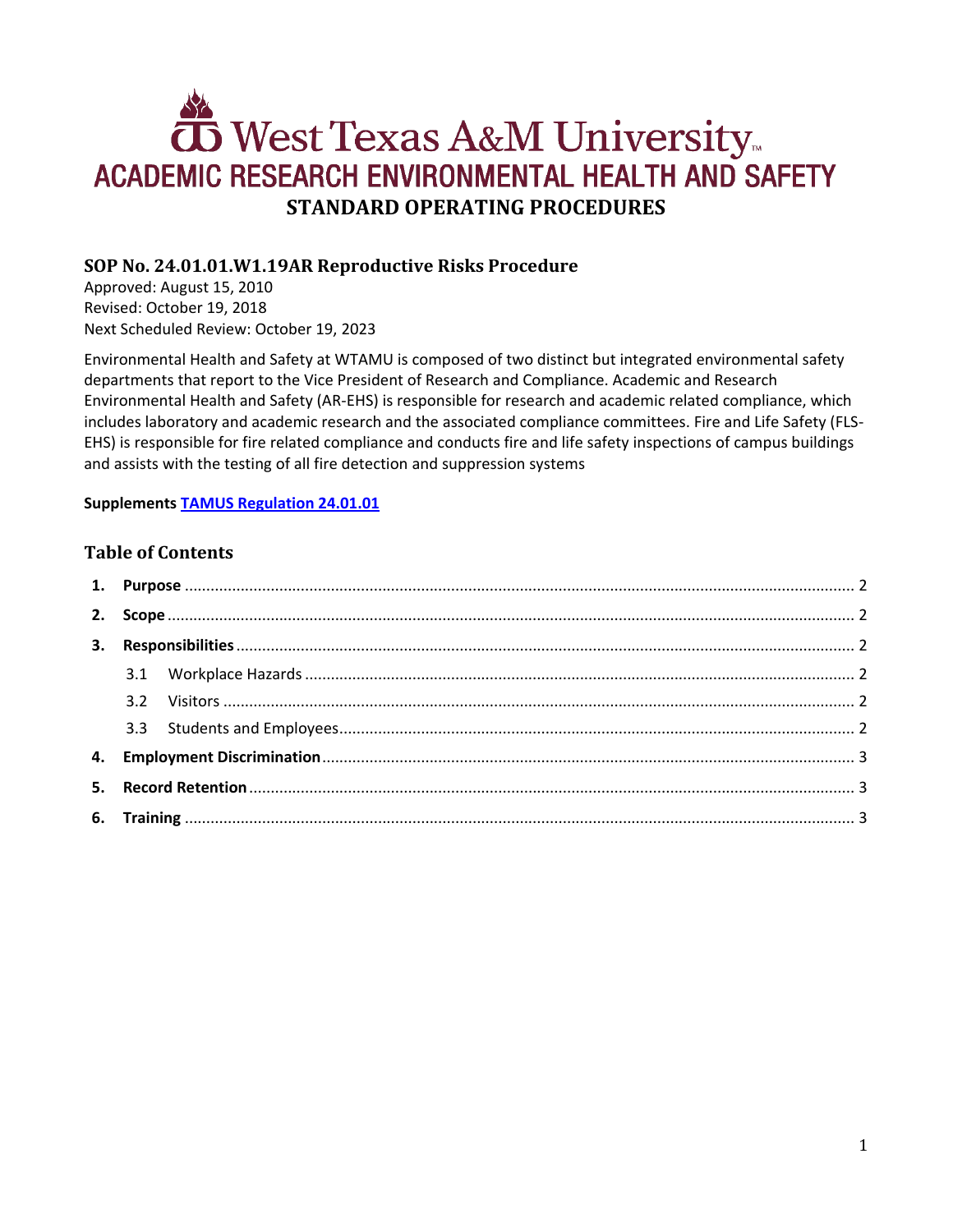# <span id="page-1-0"></span>**1. Purpose**

This procedure is provided to protect West Texas A&M University (WTAMU) employees, students, and their progeny from the adverse effects arising from the handling or exposure to hazardous materials or conditions as part of their work or academic activities.

# <span id="page-1-1"></span>**2. Scope**

The procedure applies to all students and employees that may participate in certain courses, research projects, and job assignments that involve work or procedures that may, under certain conditions, have the potential to cause adverse effects on human reproduction.

## <span id="page-1-2"></span>**3. Responsibilities**

#### <span id="page-1-3"></span>3.1 Workplace Hazards

Any area containing conditions that may adversely affect the reproductive function of exposed persons or the health of the progeny are clearly labeled. Each laboratory entrance is labeled with a NFPA label explaining the hazards that may be found inside the laboratory. The labs are also equipped with Safety Data Sheets (SDS) for all chemicals that will be used in that particular lab.

Areas encountered while working at any WTAMU facility that contain or possibly contain hazards that may adversely affect the reproductive function of exposed persons or the health of the progeny should be carefully evaluated before entering. Questions about the safety of a work area should be directed to the laboratory principal investigator, work supervisor, or AR-EHS.

## <span id="page-1-4"></span>3.2 Visitors

Visitors will be given the necessary safety instructions before entering an area containing any hazards that may adversely affect the reproductive function of exposed persons or the health of their progeny. It is the responsibility of the visitor to assess the safety of the area before entrance.

#### <span id="page-1-5"></span>3.3 Students and Employees

All students are enrolled in coursework having the potential for exposure to hazardous materials are assigned laboratory safety training. This training informs students of hazards in the labs and what to do if a student has any health condition that may prevent them from completing the laboratory assignments.

Chemicals used in a lab might cause birth defects, or be particularly toxic to a fetus. *If you are pregnant or might be pregnant, it is your responsibility to notify your professor or lab instructor immediately* so accommodations can be made so you (and your future "Buff") can complete the lab requirements safely.